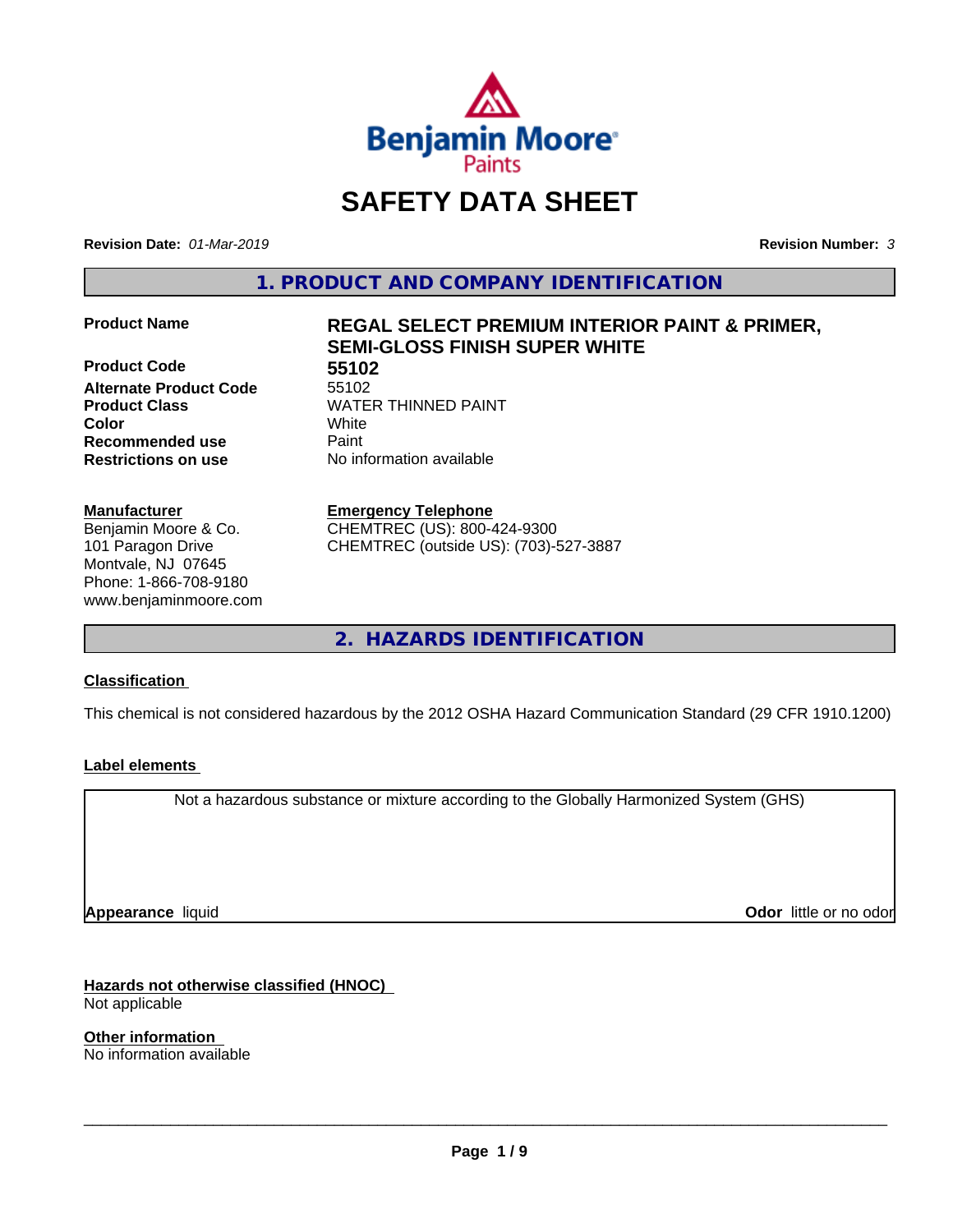# **3. COMPOSITION INFORMATION ON COMPONENTS**

\_\_\_\_\_\_\_\_\_\_\_\_\_\_\_\_\_\_\_\_\_\_\_\_\_\_\_\_\_\_\_\_\_\_\_\_\_\_\_\_\_\_\_\_\_\_\_\_\_\_\_\_\_\_\_\_\_\_\_\_\_\_\_\_\_\_\_\_\_\_\_\_\_\_\_\_\_\_\_\_\_\_\_\_\_\_\_\_\_\_\_\_\_

| Chemical name                   | <b>CAS No.</b> | Weight-%       |
|---------------------------------|----------------|----------------|
| Titanium dioxide                | 13463-67-7     | $20 - 25$      |
| Kaolin                          | 1332-58-7      | - 5            |
| Silica, amorphous               | 7631-86-9      | - 5            |
| Sodium C14-C16 olefin sulfonate | 68439-57-6     | . - 0.5<br>0.1 |

|                                                  | 4. FIRST AID MEASURES                                                                                    |
|--------------------------------------------------|----------------------------------------------------------------------------------------------------------|
| <b>General Advice</b>                            | No hazards which require special first aid measures.                                                     |
| <b>Eye Contact</b>                               | Rinse thoroughly with plenty of water for at least 15 minutes and consult a<br>physician.                |
| <b>Skin Contact</b>                              | Wash off immediately with soap and plenty of water while removing all<br>contaminated clothes and shoes. |
| <b>Inhalation</b>                                | Move to fresh air. If symptoms persist, call a physician.                                                |
| Ingestion                                        | Clean mouth with water and afterwards drink plenty of water. Consult a physician<br>if necessary.        |
| <b>Most Important</b><br><b>Symptoms/Effects</b> | None known.                                                                                              |
| <b>Notes To Physician</b>                        | Treat symptomatically.                                                                                   |
|                                                  |                                                                                                          |

**5. FIRE-FIGHTING MEASURES**

| <b>Suitable Extinguishing Media</b>                                              | Use extinguishing measures that are appropriate to local<br>circumstances and the surrounding environment.                                   |
|----------------------------------------------------------------------------------|----------------------------------------------------------------------------------------------------------------------------------------------|
| <b>Protective Equipment And Precautions For</b><br><b>Firefighters</b>           | As in any fire, wear self-contained breathing apparatus<br>pressure-demand, MSHA/NIOSH (approved or equivalent)<br>and full protective gear. |
| <b>Specific Hazards Arising From The Chemical</b>                                | Closed containers may rupture if exposed to fire or<br>extreme heat.                                                                         |
| <b>Sensitivity To Mechanical Impact</b>                                          | No.                                                                                                                                          |
| <b>Sensitivity To Static Discharge</b>                                           | No.                                                                                                                                          |
| <b>Flash Point Data</b><br>Flash Point (°F)<br>Flash Point (°C)<br><b>Method</b> | Not applicable<br>Not applicable<br>Not applicable                                                                                           |
| <b>Flammability Limits In Air</b>                                                |                                                                                                                                              |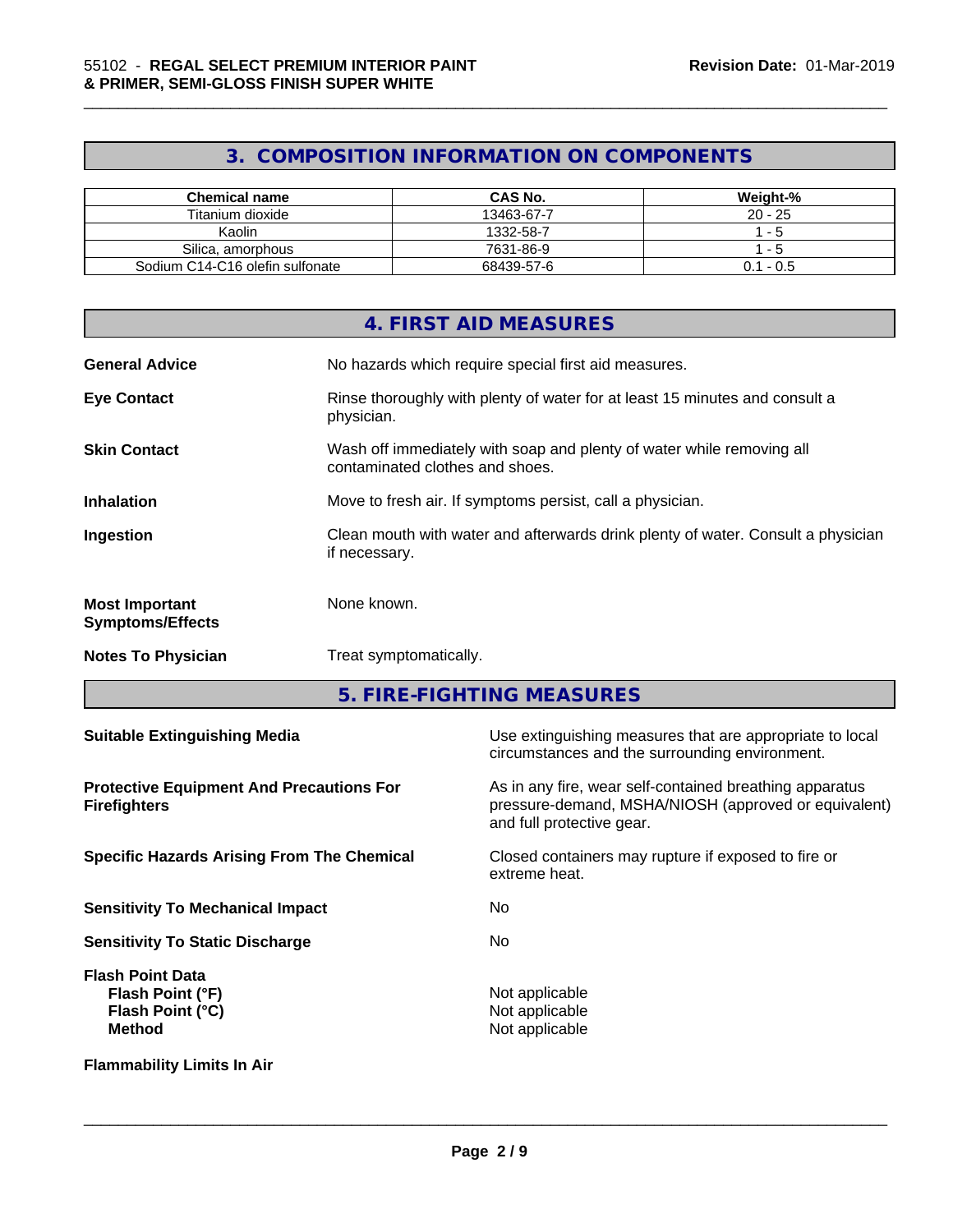# **Lower flammability limit:**<br> **Upper flammability limit:**<br>
Upper flammability limit:<br>
Not applicable **Upper flammability limit: NFPA Health:** 1 **Flammability:** 0 **Instability:** 0 **Special:** Not Applicable **NFPA Legend**

- 0 Not Hazardous
- 1 Slightly
- 2 Moderate
- 3 High
- 4 Severe

*The ratings assigned are only suggested ratings, the contractor/employer has ultimate responsibilities for NFPA ratings where this system is used.*

\_\_\_\_\_\_\_\_\_\_\_\_\_\_\_\_\_\_\_\_\_\_\_\_\_\_\_\_\_\_\_\_\_\_\_\_\_\_\_\_\_\_\_\_\_\_\_\_\_\_\_\_\_\_\_\_\_\_\_\_\_\_\_\_\_\_\_\_\_\_\_\_\_\_\_\_\_\_\_\_\_\_\_\_\_\_\_\_\_\_\_\_\_

*Additional information regarding the NFPA rating system is available from the National Fire Protection Agency (NFPA) at www.nfpa.org.*

# **6. ACCIDENTAL RELEASE MEASURES**

| <b>Personal Precautions</b>      | Avoid contact with skin, eyes and clothing. Ensure adequate ventilation.                                                                                                         |
|----------------------------------|----------------------------------------------------------------------------------------------------------------------------------------------------------------------------------|
| <b>Other Information</b>         | Prevent further leakage or spillage if safe to do so.                                                                                                                            |
| <b>Environmental precautions</b> | See Section 12 for additional Ecological Information.                                                                                                                            |
| <b>Methods for Cleaning Up</b>   | Soak up with inert absorbent material. Sweep up and shovel into suitable<br>containers for disposal.                                                                             |
|                                  | 7. HANDLING AND STORAGE                                                                                                                                                          |
| Handling                         | Avoid contact with skin, eyes and clothing. Avoid breathing vapors, spray mists or<br>sanding dust. In case of insufficient ventilation, wear suitable respiratory<br>equipment. |
| <b>Storage</b>                   | Keep container tightly closed. Keep out of the reach of children.                                                                                                                |
| <b>Incompatible Materials</b>    | No information available                                                                                                                                                         |

# **8. EXPOSURE CONTROLS/PERSONAL PROTECTION**

#### **Exposure Limits**

| <b>Chemical name</b> | <b>ACGIH TLV</b>         | <b>OSHA PEL</b>            |
|----------------------|--------------------------|----------------------------|
| Titanium dioxide     | 10 mg/m $3$ - TWA        | 15 mg/m $3$ - TWA          |
| Kaolin               | $2 \text{ mg/m}^3$ - TWA | 15 mg/m <sup>3</sup> - TWA |
|                      |                          | $5 \text{ ma/m}^3$ - TWA   |
| Silica, amorphous    | N/E                      | 20 mppcf - TWA             |
|                      |                          |                            |

#### **Legend**

ACGIH - American Conference of Governmental Industrial Hygienists Exposure Limits OSHA - Occupational Safety & Health Administration Exposure Limits N/E - Not Established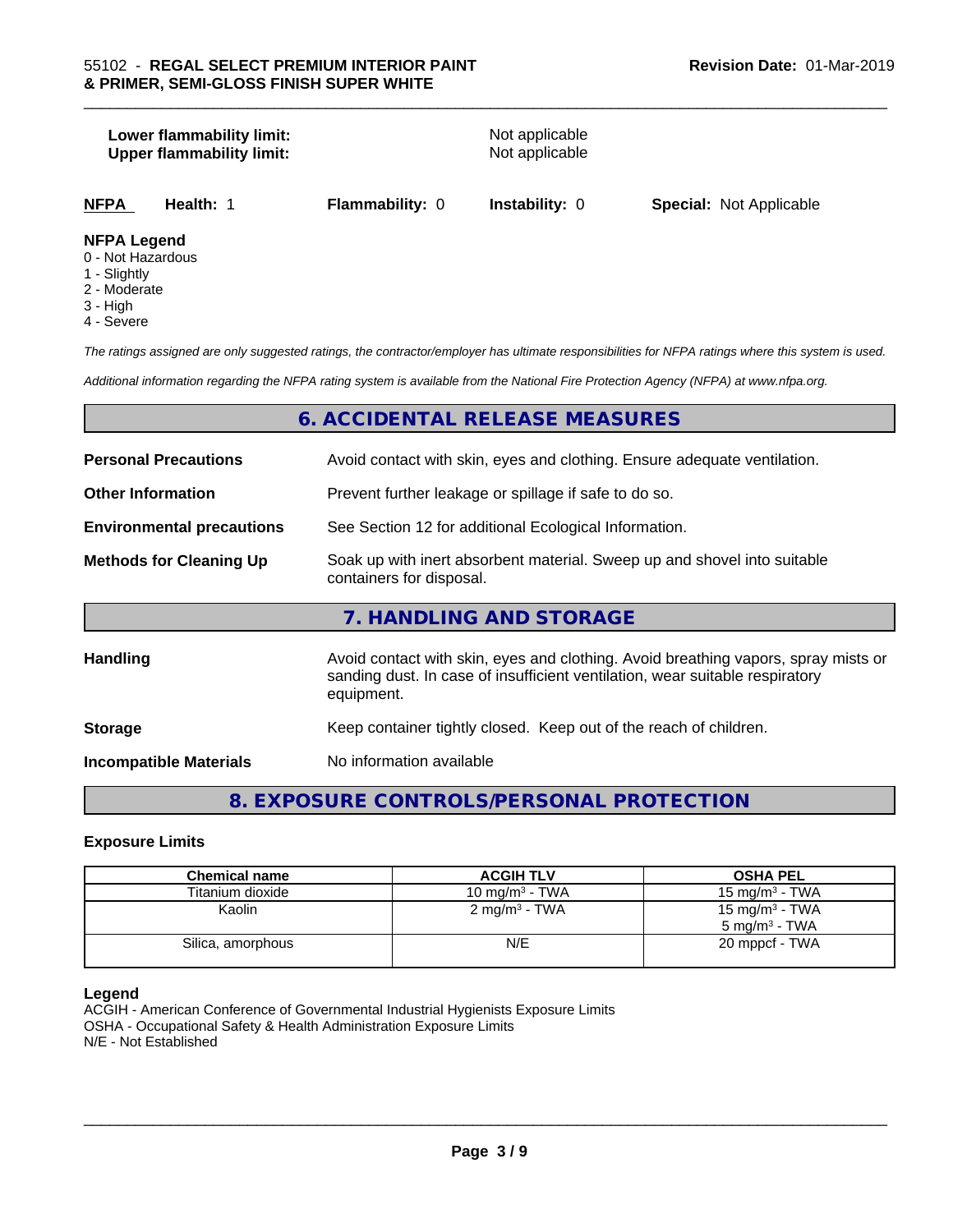| <b>Engineering Measures</b>          | Ensure adequate ventilation, especially in confined areas.                                                                          |
|--------------------------------------|-------------------------------------------------------------------------------------------------------------------------------------|
| <b>Personal Protective Equipment</b> |                                                                                                                                     |
| <b>Eye/Face Protection</b>           | Safety glasses with side-shields.                                                                                                   |
| <b>Skin Protection</b>               | Protective gloves and impervious clothing.                                                                                          |
| <b>Respiratory Protection</b>        | In case of insufficient ventilation wear suitable respiratory equipment.                                                            |
| <b>Hygiene Measures</b>              | Avoid contact with skin, eyes and clothing. Remove and wash contaminated<br>clothing before re-use. Wash thoroughly after handling. |

# **9. PHYSICAL AND CHEMICAL PROPERTIES**

| Appearance                           | liquid                   |
|--------------------------------------|--------------------------|
| Odor                                 | little or no odor        |
| <b>Odor Threshold</b>                | No information available |
| Density (Ibs/gal)                    | $10.85 - 10.95$          |
| <b>Specific Gravity</b>              | $1.30 - 1.32$            |
| рH                                   | No information available |
| <b>Viscosity (cps)</b>               | No information available |
| Solubility(ies)                      | No information available |
| <b>Water solubility</b>              | No information available |
| <b>Evaporation Rate</b>              | No information available |
| Vapor pressure @20 °C (kPa)          | No information available |
| Vapor density                        | No information available |
| Wt. % Solids                         | $50 - 60$                |
| <b>Vol. % Solids</b>                 | $35 - 45$                |
| Wt. % Volatiles                      | $40 - 50$                |
| Vol. % Volatiles                     | $55 - 65$                |
| <b>VOC Regulatory Limit (g/L)</b>    | 0                        |
| <b>Boiling Point (°F)</b>            | 212                      |
| <b>Boiling Point (°C)</b>            | 100                      |
| <b>Freezing Point (°F)</b>           | 32                       |
| <b>Freezing Point (°C)</b>           | 0                        |
| Flash Point (°F)                     | Not applicable           |
| Flash Point (°C)                     | Not applicable           |
| <b>Method</b>                        | Not applicable           |
| <b>Flammability (solid, gas)</b>     | Not applicable           |
| <b>Upper flammability limit:</b>     | Not applicable           |
| Lower flammability limit:            | Not applicable           |
| <b>Autoignition Temperature (°F)</b> | No information available |
| <b>Autoignition Temperature (°C)</b> | No information available |
| Decomposition Temperature (°F)       | No information available |
| Decomposition Temperature (°C)       | No information available |
| <b>Partition coefficient</b>         | No information available |

\_\_\_\_\_\_\_\_\_\_\_\_\_\_\_\_\_\_\_\_\_\_\_\_\_\_\_\_\_\_\_\_\_\_\_\_\_\_\_\_\_\_\_\_\_\_\_\_\_\_\_\_\_\_\_\_\_\_\_\_\_\_\_\_\_\_\_\_\_\_\_\_\_\_\_\_\_\_\_\_\_\_\_\_\_\_\_\_\_\_\_\_\_

**10. STABILITY AND REACTIVITY**

**Reactivity** Not Applicable

**Chemical Stability Stable under normal conditions.** 

**Conditions to avoid Conditions to avoid Prevent from freezing.**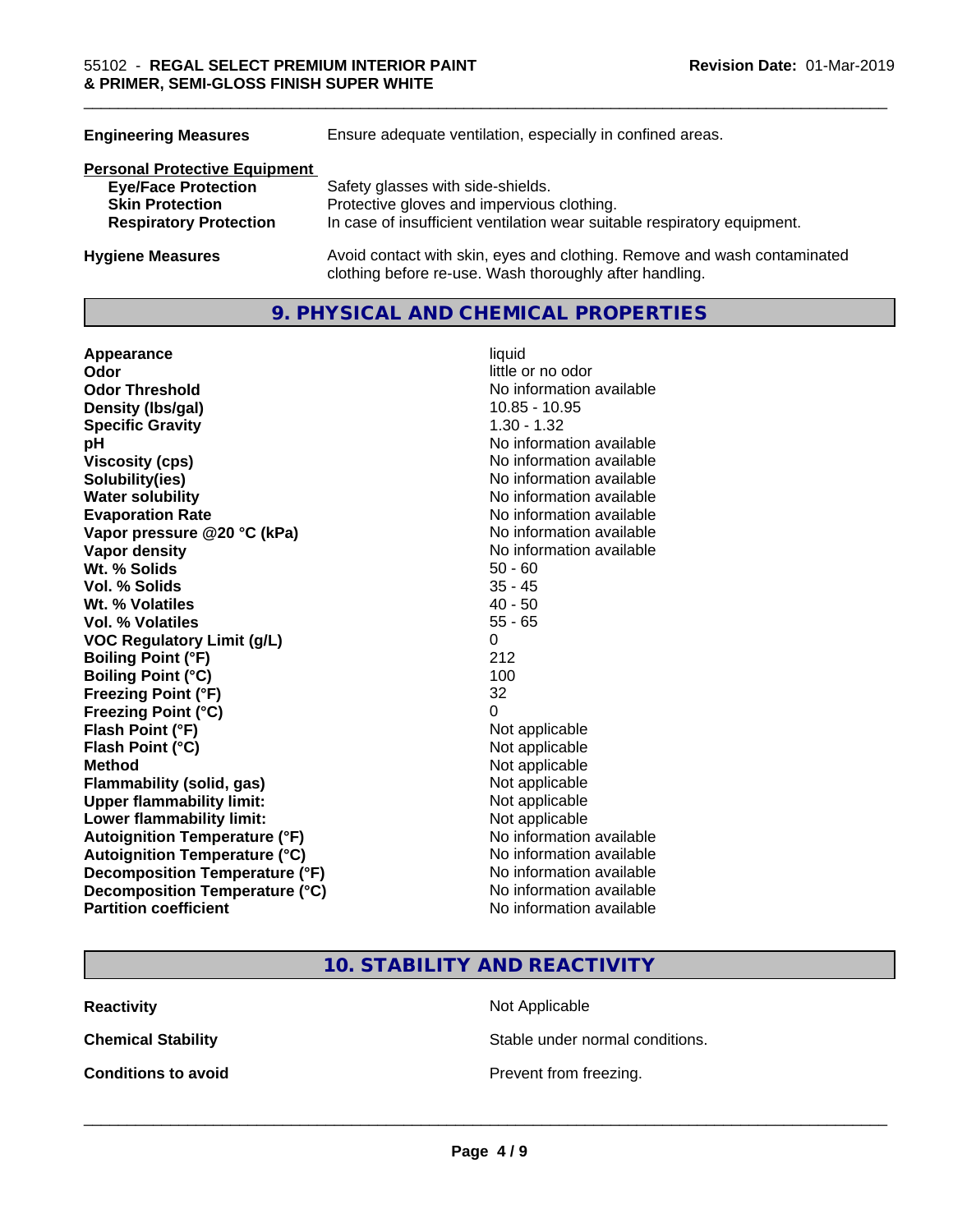| <b>Incompatible Materials</b>            | No materials to be especially mentioned.                                                                        |  |  |
|------------------------------------------|-----------------------------------------------------------------------------------------------------------------|--|--|
| <b>Hazardous Decomposition Products</b>  | None under normal use.                                                                                          |  |  |
| Possibility of hazardous reactions       | None under normal conditions of use.                                                                            |  |  |
|                                          | 11. TOXICOLOGICAL INFORMATION                                                                                   |  |  |
| <b>Product Information</b>               |                                                                                                                 |  |  |
| Information on likely routes of exposure |                                                                                                                 |  |  |
| <b>Principal Routes of Exposure</b>      | Eye contact, skin contact and inhalation.                                                                       |  |  |
| <b>Acute Toxicity</b>                    |                                                                                                                 |  |  |
| <b>Product Information</b>               | No information available                                                                                        |  |  |
|                                          | Symptoms related to the physical, chemical and toxicological characteristics                                    |  |  |
| <b>Symptoms</b>                          | No information available                                                                                        |  |  |
|                                          | Delayed and immediate effects as well as chronic effects from short and long-term exposure                      |  |  |
| Eye contact                              | May cause slight irritation.                                                                                    |  |  |
| <b>Skin contact</b>                      | Substance may cause slight skin irritation. Prolonged or repeated contact may dry<br>skin and cause irritation. |  |  |
| <b>Inhalation</b>                        | May cause irritation of respiratory tract.                                                                      |  |  |
| Ingestion                                | Ingestion may cause gastrointestinal irritation, nausea, vomiting and diarrhea.                                 |  |  |
| <b>Sensitization</b>                     | No information available                                                                                        |  |  |
| <b>Neurological Effects</b>              | No information available.                                                                                       |  |  |
| <b>Mutagenic Effects</b>                 | No information available.                                                                                       |  |  |
| <b>Reproductive Effects</b>              | No information available.                                                                                       |  |  |
| <b>Developmental Effects</b>             | No information available.                                                                                       |  |  |
| <b>Target organ effects</b>              | No information available.                                                                                       |  |  |
| <b>STOT - single exposure</b>            | No information available.                                                                                       |  |  |
| <b>STOT - repeated exposure</b>          | No information available.                                                                                       |  |  |
| Other adverse effects                    | No information available.                                                                                       |  |  |
| <b>Aspiration Hazard</b>                 | No information available                                                                                        |  |  |
| <b>Numerical measures of toxicity</b>    |                                                                                                                 |  |  |

**The following values are calculated based on chapter 3.1 of the GHS document**

| ATEmix (oral)   | 37666 mg/kg  |
|-----------------|--------------|
| ATEmix (dermal) | 165368 mg/kg |

# **Component Information**

| Chemical name                   | Oral LD50            | Dermal LD50             | Inhalation LC50        |
|---------------------------------|----------------------|-------------------------|------------------------|
| Titanium dioxide                | > 10000 mg/kg (Rat)  |                         |                        |
| 13463-67-7                      |                      |                         |                        |
| Silica, amorphous               | $>$ 5000 mg/kg (Rat) | $>$ 2000 mg/kg (Rabbit) | $> 2.2$ mg/L (Rat) 1 h |
| 7631-86-9                       |                      |                         |                        |
| Sodium C14-C16 olefin sulfonate | $= 2310$ mg/kg (Rat) | = 6300 mg/kg ( Rabbit ) |                        |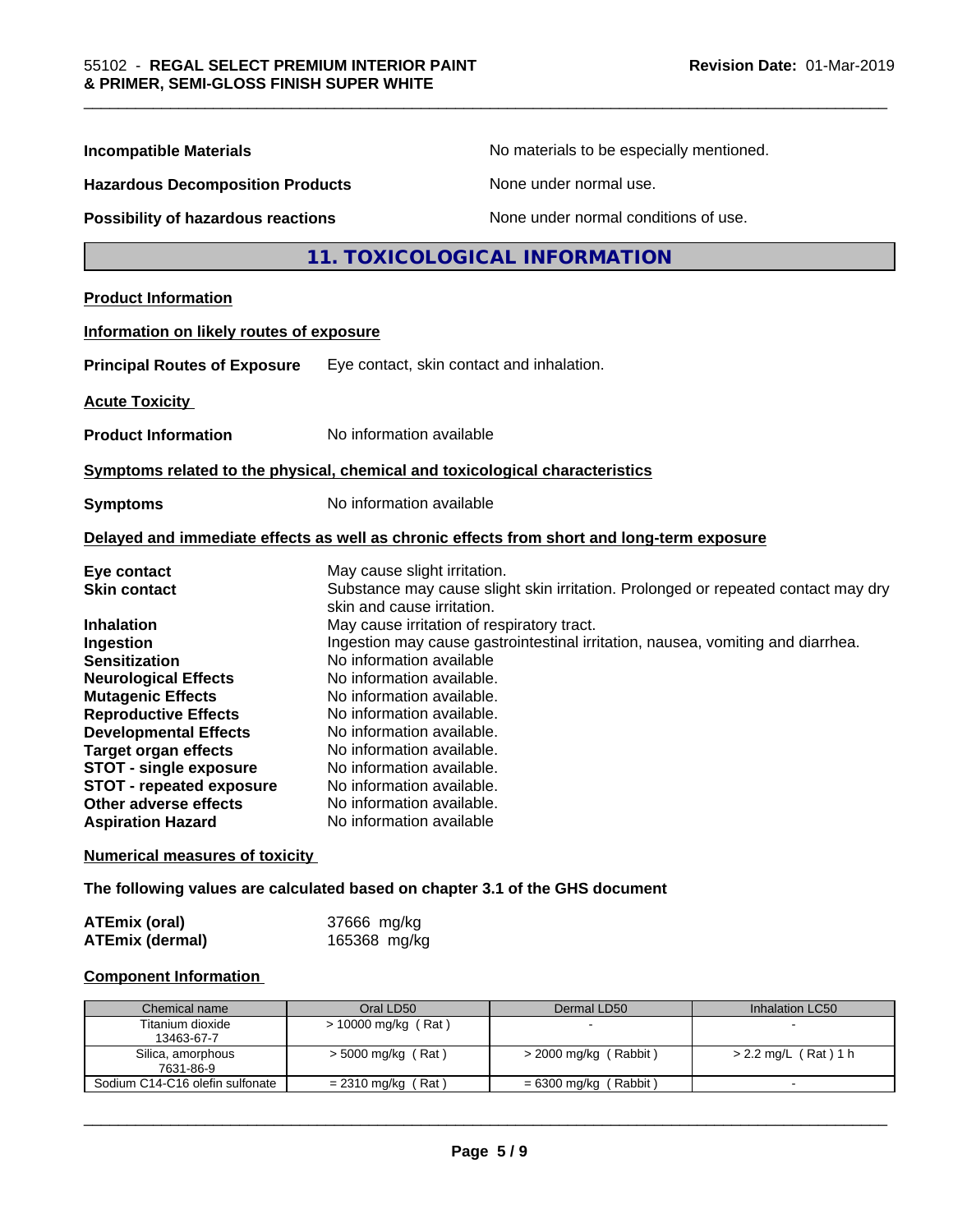#### \_\_\_\_\_\_\_\_\_\_\_\_\_\_\_\_\_\_\_\_\_\_\_\_\_\_\_\_\_\_\_\_\_\_\_\_\_\_\_\_\_\_\_\_\_\_\_\_\_\_\_\_\_\_\_\_\_\_\_\_\_\_\_\_\_\_\_\_\_\_\_\_\_\_\_\_\_\_\_\_\_\_\_\_\_\_\_\_\_\_\_\_\_ 55102 - **REGAL SELECT PREMIUM INTERIOR PAINT & PRIMER, SEMI-GLOSS FINISH SUPER WHITE**

68439-57-6

### **Carcinogenicity**

*The information below indicateswhether each agency has listed any ingredient as a carcinogen:.*

| <b>Chemical name</b>              | <b>IARC</b>          | <b>NTP</b> | OSHA   |  |
|-----------------------------------|----------------------|------------|--------|--|
|                                   | Possible Human<br>2B |            | Listed |  |
| $-1$<br>dioxide<br><b>itanium</b> | Carcinogen           |            |        |  |

• Although IARC has classified titanium dioxide as possibly carcinogenic to humans (2B), their summary concludes: "No significant exposure to titanium dioxide is thought to occur during the use of products in which titanium dioxide is bound to other materials, such as paint."

#### **Legend**

IARC - International Agency for Research on Cancer NTP - National Toxicity Program OSHA - Occupational Safety & Health Administration

**12. ECOLOGICAL INFORMATION**

# **Ecotoxicity Effects**

The environmental impact of this product has not been fully investigated.

## **Product Information**

#### **Acute Toxicity to Fish**

No information available

#### **Acute Toxicity to Aquatic Invertebrates**

No information available

#### **Acute Toxicity to Aquatic Plants**

No information available

#### **Persistence / Degradability**

No information available.

#### **Bioaccumulation**

No information available.

#### **Mobility in Environmental Media**

No information available.

#### **Ozone**

No information available

### **Component Information**

#### **Acute Toxicity to Fish**

Titanium dioxide  $LC50:$  > 1000 mg/L (Fathead Minnow - 96 hr.)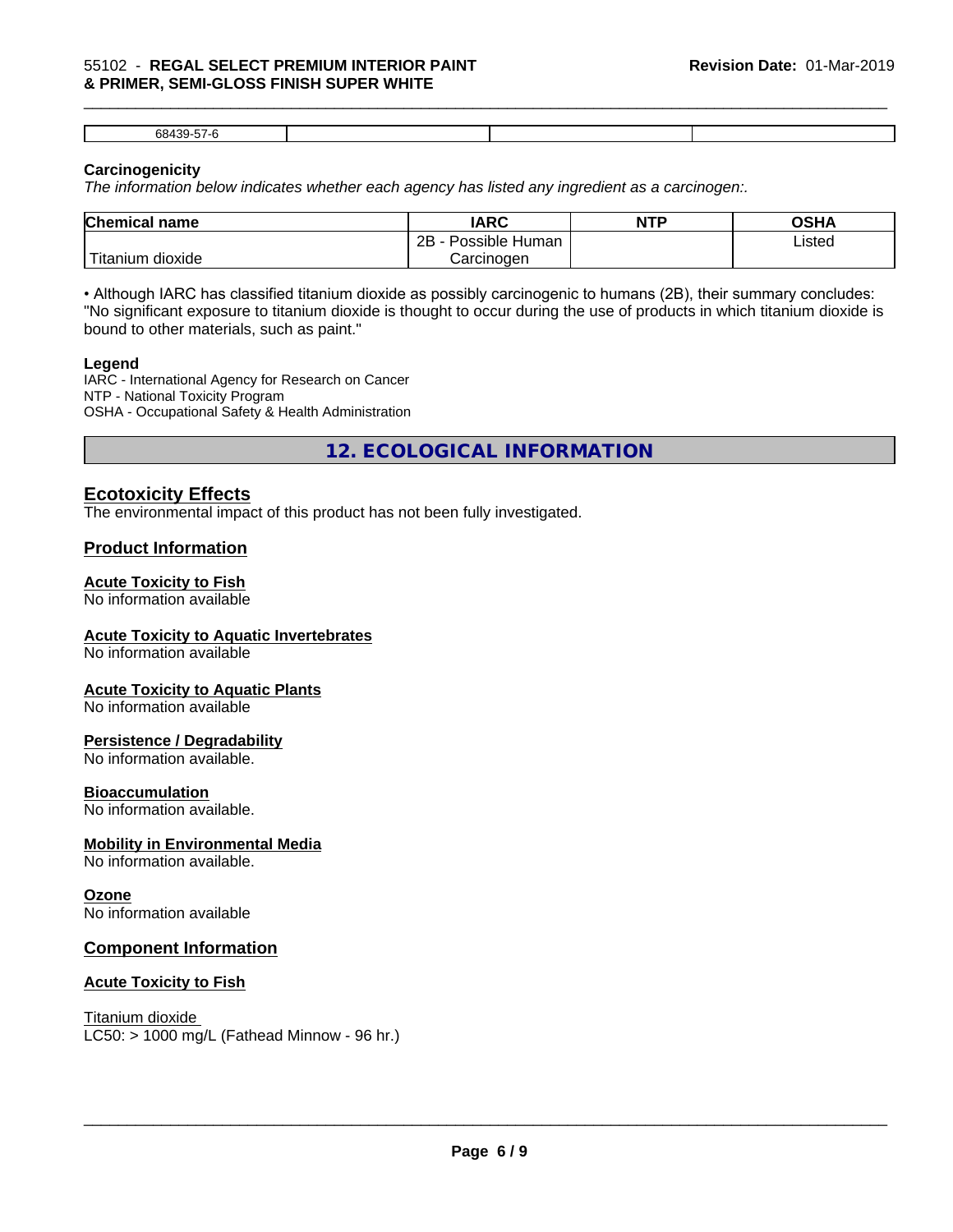#### **Acute Toxicity to Aquatic Invertebrates**

No information available

#### **Acute Toxicity to Aquatic Plants**

No information available

|                              | <b>15. REGULATORY INFORMATION</b>                                                                                                                                                                                         |
|------------------------------|---------------------------------------------------------------------------------------------------------------------------------------------------------------------------------------------------------------------------|
| <b>IMDG / IMO</b>            | Not regulated                                                                                                                                                                                                             |
| <b>ICAO/IATA</b>             | Not regulated                                                                                                                                                                                                             |
| <b>DOT</b>                   | Not regulated                                                                                                                                                                                                             |
|                              | 14. TRANSPORT INFORMATION                                                                                                                                                                                                 |
| <b>Waste Disposal Method</b> | Dispose of in accordance with federal, state, and local regulations. Local<br>requirements may vary, consult your sanitation department or state-designated<br>environmental protection agency for more disposal options. |
|                              | 13. DISPOSAL CONSIDERATIONS                                                                                                                                                                                               |

\_\_\_\_\_\_\_\_\_\_\_\_\_\_\_\_\_\_\_\_\_\_\_\_\_\_\_\_\_\_\_\_\_\_\_\_\_\_\_\_\_\_\_\_\_\_\_\_\_\_\_\_\_\_\_\_\_\_\_\_\_\_\_\_\_\_\_\_\_\_\_\_\_\_\_\_\_\_\_\_\_\_\_\_\_\_\_\_\_\_\_\_\_

# **International Inventories**

| <b>TSCA: United States</b> | Yes - All components are listed or exempt. |
|----------------------------|--------------------------------------------|
| <b>DSL: Canada</b>         | No - Not all of the components are listed. |
|                            | One or more component is listed on NDSL.   |

### **Federal Regulations**

#### **SARA 311/312 hazardous categorization**

| Acute health hazard               | Nο |
|-----------------------------------|----|
| Chronic Health Hazard             | Nο |
| Fire hazard                       | N٥ |
| Sudden release of pressure hazard | N٥ |
| Reactive Hazard                   | N٥ |

## **SARA 313**

Section 313 of Title III of the Superfund Amendments and Reauthorization Act of 1986 (SARA). This product contains a chemical or chemicals which are subject to the reporting requirements of the Act and Title 40 of the Code of Federal Regulations, Part 372:

*None*

### **Clean Air Act,Section 112 Hazardous Air Pollutants (HAPs) (see 40 CFR 61)**

This product contains the following HAPs:

*None*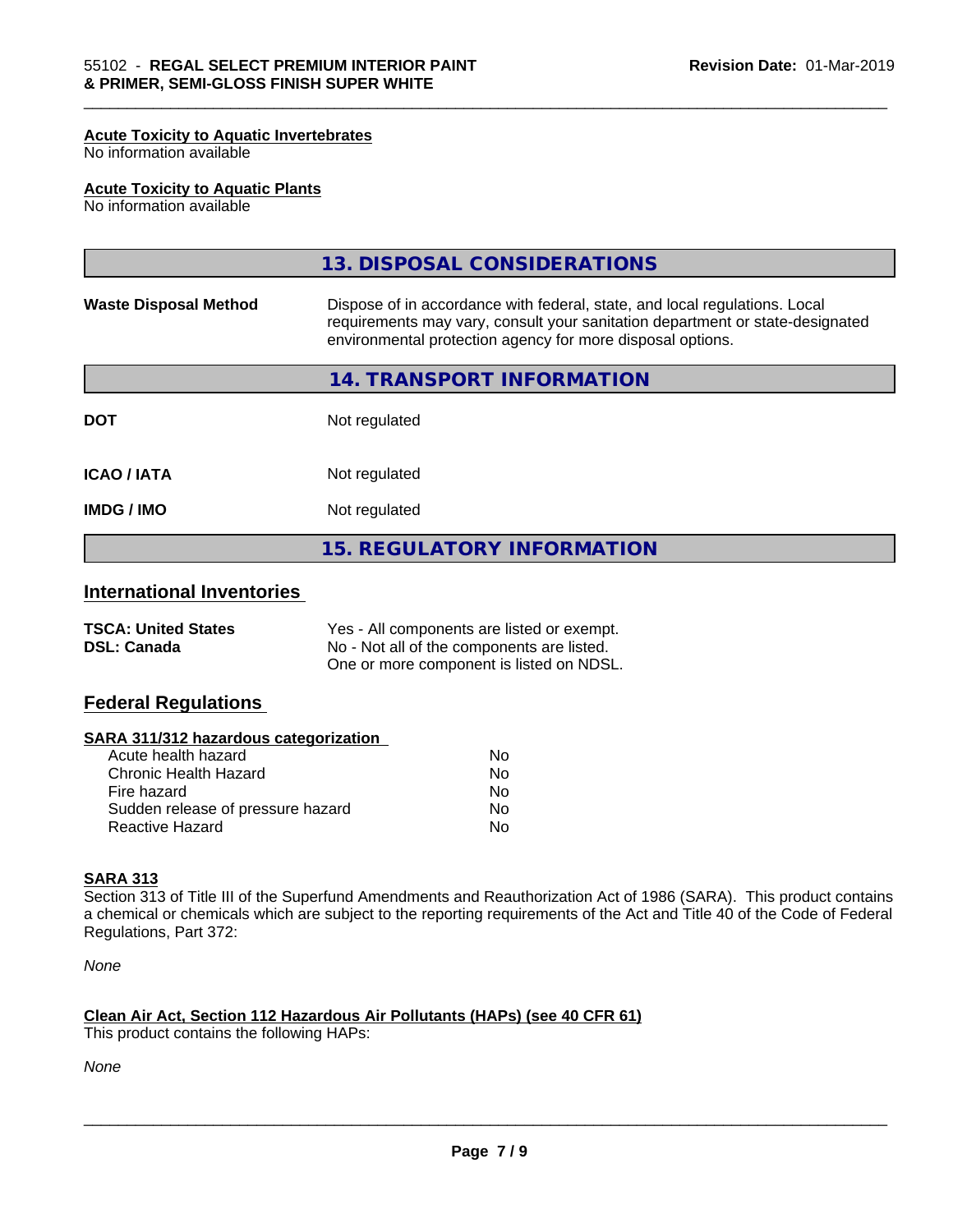# **US State Regulations**

#### **California Proposition 65**

**AVIMARNING:** Cancer and Reproductive Harm– www.P65warnings.ca.gov

#### **State Right-to-Know**

| <b>Chemical name</b> | <b>Massachusetts</b> | <b>New Jersey</b> | Pennsylvania |
|----------------------|----------------------|-------------------|--------------|
| Titanium dioxide     |                      |                   |              |
| Kaolin               |                      |                   |              |
| Silica, amorphous    |                      |                   |              |

\_\_\_\_\_\_\_\_\_\_\_\_\_\_\_\_\_\_\_\_\_\_\_\_\_\_\_\_\_\_\_\_\_\_\_\_\_\_\_\_\_\_\_\_\_\_\_\_\_\_\_\_\_\_\_\_\_\_\_\_\_\_\_\_\_\_\_\_\_\_\_\_\_\_\_\_\_\_\_\_\_\_\_\_\_\_\_\_\_\_\_\_\_

#### **Legend**

X - Listed

|                                                                            |           | <b>16. OTHER INFORMATION</b> |                      |                                                                                                                                               |  |  |
|----------------------------------------------------------------------------|-----------|------------------------------|----------------------|-----------------------------------------------------------------------------------------------------------------------------------------------|--|--|
|                                                                            |           |                              |                      |                                                                                                                                               |  |  |
| HMIS -                                                                     | Health: 1 | Flammability: 0              | <b>Reactivity: 0</b> | $PPE: -$                                                                                                                                      |  |  |
| <b>HMIS Legend</b>                                                         |           |                              |                      |                                                                                                                                               |  |  |
| 0 - Minimal Hazard                                                         |           |                              |                      |                                                                                                                                               |  |  |
| 1 - Slight Hazard                                                          |           |                              |                      |                                                                                                                                               |  |  |
| 2 - Moderate Hazard                                                        |           |                              |                      |                                                                                                                                               |  |  |
| 3 - Serious Hazard                                                         |           |                              |                      |                                                                                                                                               |  |  |
| 4 - Severe Hazard                                                          |           |                              |                      |                                                                                                                                               |  |  |
| * - Chronic Hazard                                                         |           |                              |                      |                                                                                                                                               |  |  |
| X - Consult your supervisor or S.O.P. for "Special" handling instructions. |           |                              |                      |                                                                                                                                               |  |  |
|                                                                            |           |                              |                      | Note: The PPE rating has intentionally been left blank. Choose appropriate PPE that will protect employees from the hazards the material will |  |  |

*present under the actual normal conditions of use.*

*Caution: HMISÒ ratings are based on a 0-4 rating scale, with 0 representing minimal hazards or risks, and 4 representing significant hazards or risks. Although HMISÒ ratings are not required on MSDSs under 29 CFR 1910.1200, the preparer, has chosen to provide them. HMISÒ ratings are to be used only in conjunction with a fully implemented HMISÒ program by workers who have received appropriate HMISÒ training. HMISÒ is a registered trade and service mark of the NPCA. HMISÒ materials may be purchased exclusively from J. J. Keller (800) 327-6868.*

 **WARNING!** If you scrape, sand, or remove old paint, you may release lead dust. LEAD IS TOXIC. EXPOSURE TO LEAD DUST CAN CAUSE SERIOUS ILLNESS, SUCH AS BRAIN DAMAGE, ESPECIALLY IN CHILDREN. PREGNANT WOMEN SHOULD ALSO AVOID EXPOSURE.Wear a NIOSH approved respirator to control lead exposure. Clean up carefully with a HEPA vacuum and a wet mop. Before you start, find out how to protect yourself and your family by contacting the National Lead Information Hotline at 1-800-424-LEAD or log on to www.epa.gov/lead.

**Prepared By** Product Stewardship Department Benjamin Moore & Co. 101 Paragon Drive Montvale, NJ 07645 800-225-5554